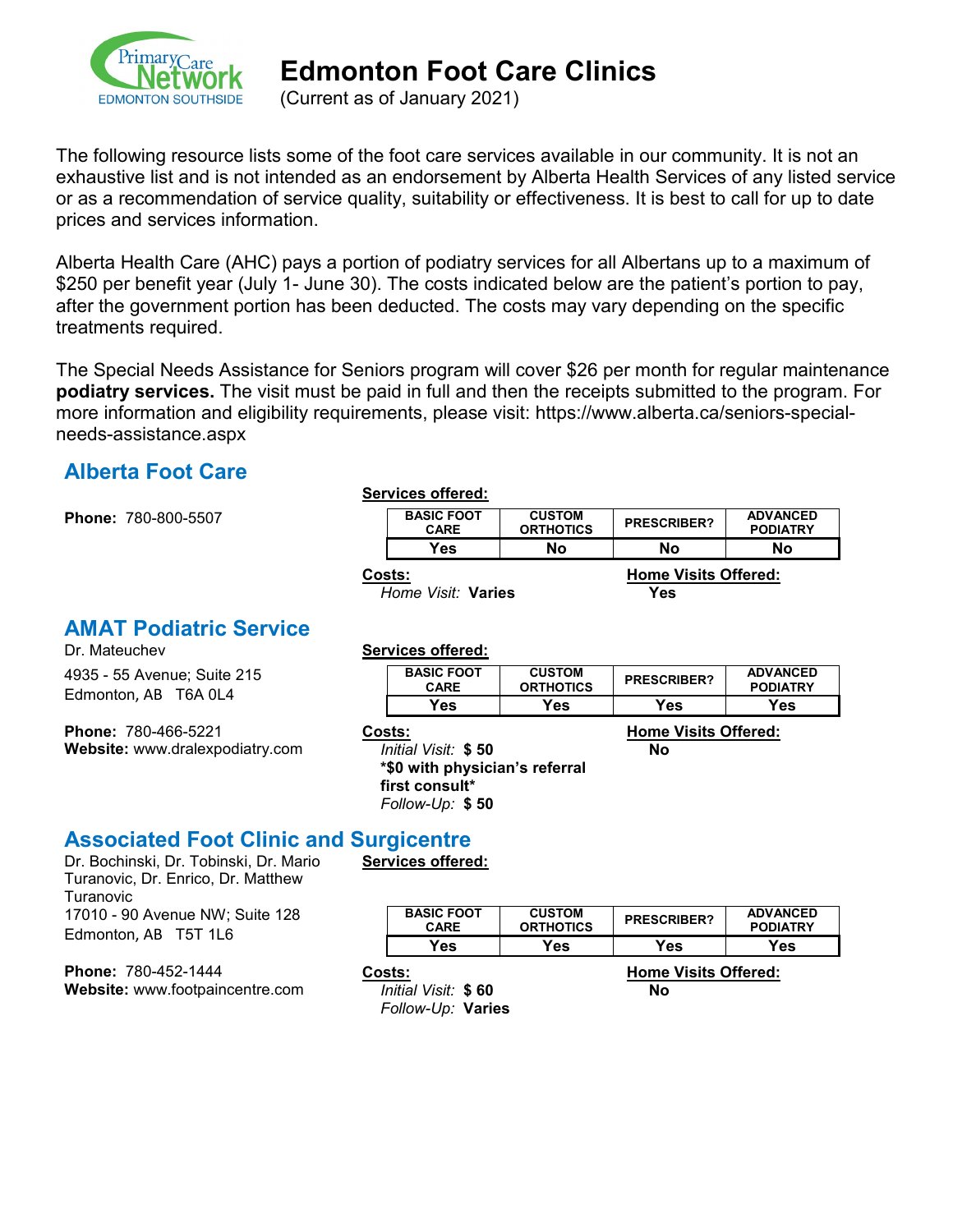

(Current as of January 2021)

### **Beaumont Footcare**

| Jill - RN                                                                      | <b>Services offered:</b>               |                                   |                             |                                    |
|--------------------------------------------------------------------------------|----------------------------------------|-----------------------------------|-----------------------------|------------------------------------|
| Provided at:<br>All Christenson Greater Edmonton                               | <b>BASIC FOOT</b><br><b>CARE</b>       | <b>CUSTOM</b><br><b>ORTHOTICS</b> | <b>PRESCRIBER?</b>          | <b>ADVANCED</b><br><b>PODIATRY</b> |
| Residences                                                                     | Yes                                    | No.                               | No                          | No                                 |
| Citadel LTC St. Albert                                                         | Costs:                                 |                                   | <b>Home Visits Offered:</b> |                                    |
| <b>Chartwell Grisbach Residences</b><br><b>Chartwell St. Albert Residences</b> | Initial Visit: \$60<br>Follow-Up: \$60 |                                   | Yes                         |                                    |

**Phone:** 780-717-6447

#### **Boyle McCauley Health Centre \*Currently Unavailable Due to COVID-19\* Services offered:**

|                                                                         | JULIUS UIUUU.                        |                                   |                             |                                    |
|-------------------------------------------------------------------------|--------------------------------------|-----------------------------------|-----------------------------|------------------------------------|
| Mondays - Miyowayawin Clinic at<br>Native Healing Centre from 10:00am - | <b>BASIC FOOT</b><br><b>CARE</b>     | <b>CUSTOM</b><br><b>ORTHOTICS</b> | <b>PRESCRIBER?</b>          | <b>ADVANCED</b><br><b>PODIATRY</b> |
| 12:00pm. Walk-in.                                                       | No                                   | No.                               | No                          | No                                 |
| #101-11813 123 Street, Edmonton                                         | Costs:                               |                                   | <b>Home Visits Offered:</b> |                                    |
| Wednesday - Pathways to Housing                                         | Initial Visit: \$0<br>Follow-Up: \$0 |                                   | No                          |                                    |

#### **Dee's Tender Tootsies \*Due to COVID only URGENT Cases at FACILITIES\* Services offered:**

Diane – LPN Currently only serves: Good Samaritan Zetter Centre Good Samaritan Stony Plain Care

1:30pm – 3:00pm. Appointment. 10742 95 Street, Edmonton **Phone:** 780-422-7333 ext. 3

**Phone:** 780- 218-3268 **E-Mail:** deestendertootsies@shaw.ca

# **Devon Foot Care**<br>RN, LPN

**Phone:** 780-987-2273 **Website:** www.devonfootcare.com

| <b>BASIC FOOT</b> | <b>CUSTOM</b>    | <b>PRESCRIBER?</b> | <b>ADVANCED</b> |
|-------------------|------------------|--------------------|-----------------|
| CARF              | <b>ORTHOTICS</b> |                    | <b>PODIATRY</b> |
| <sup>∨</sup> es∶  | Nο               | No                 | No              |

*Facility Clinic: \$40 Home Visit: \$75*

**Costs: Home Visits Offered: Yes \* At listed facilties only\***

Services offered:

| <b>BASIC FOOT</b><br><b>CARE</b> | <b>CUSTOM</b><br><b>ORTHOTICS</b> | <b>PRESCRIBER?</b>                        | <b>ADVANCED</b><br><b>PODIATRY</b> |
|----------------------------------|-----------------------------------|-------------------------------------------|------------------------------------|
| Yes                              | Nο                                | No                                        | No                                 |
| Costs:<br>Home Visit: \$55       |                                   | <b>Home Visits Offered:</b><br><b>Yes</b> |                                    |

#### **Downtown Foot and Ankle Clinic**

**Services offered:**

Dr. Truanovic Dr. Limmany

10055 - 106 Street; Suite 940 Edmonton, AB T5J 2Y2 Monday/Wednesdays 9am-4pm

| <b>BASIC FOOT</b><br><b>CARE</b> | <b>CUSTOM</b><br><b>ORTHOTICS</b> | <b>PRESCRIBER?</b>          | <b>ADVANCED</b><br><b>PODIATRY</b> |
|----------------------------------|-----------------------------------|-----------------------------|------------------------------------|
| Yes                              | Yes                               | Yes                         | Yes                                |
| Costs:                           |                                   | <b>Home Visits Offered:</b> |                                    |
| Initial Visit: \$40              |                                   | NΟ                          |                                    |
| Follow-Up: \$40                  |                                   |                             |                                    |

**Phone:** 780-421-8468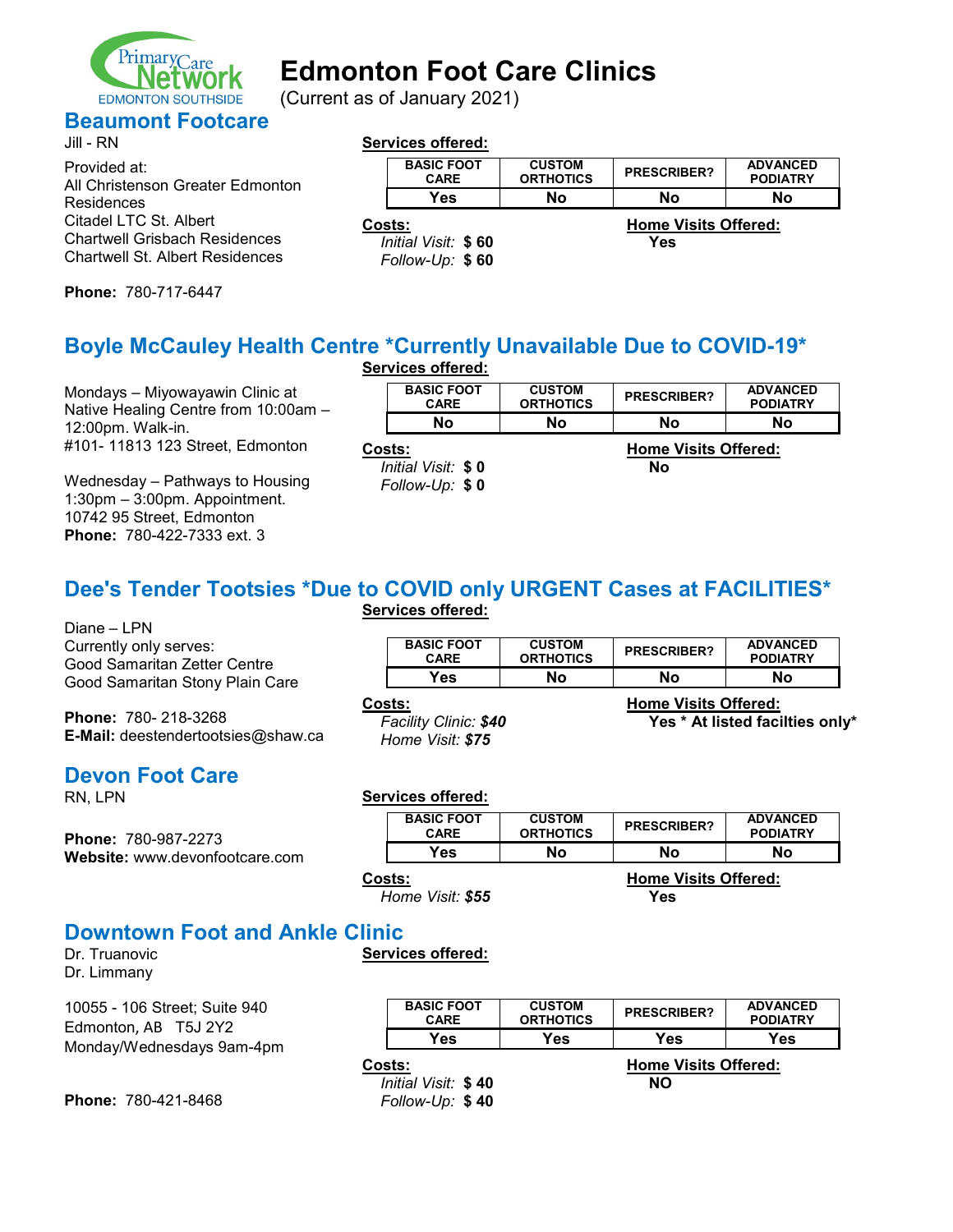

(Current as of January 2021) **EDMONTON SOUTHSIDE** 

### **Edmonton Foot Health Centre**<br>Pr Teaps Dr Chap

| DI. ISANG, DI. CHEN  |  |
|----------------------|--|
| 12211 - 97 Street;   |  |
| Edmonton, AB T5G 1Z2 |  |

| Lationwitch, ND 1001LL     |  |  |  |
|----------------------------|--|--|--|
| <b>Phone: 780-474-3338</b> |  |  |  |
|                            |  |  |  |

**Website:** www.edmontonfoothealthcentre.com

#### **Services offered:**

|                     | <b>BASIC FOOT</b><br><b>CARE</b> | <b>CUSTOM</b><br><b>ORTHOTICS</b> | <b>PRESCRIBER?</b>          | <b>ADVANCED</b><br><b>PODIATRY</b> |
|---------------------|----------------------------------|-----------------------------------|-----------------------------|------------------------------------|
|                     | Yes                              | Yes                               | Yes                         | Yes                                |
|                     | Costs:                           |                                   | <b>Home Visits Offered:</b> |                                    |
| Initial Visit: \$25 |                                  |                                   | Yes                         |                                    |
| Follow-Up: \$25     |                                  |                                   |                             |                                    |
| Home Visit: \$40-50 |                                  |                                   |                             |                                    |

#### **Edmonton Seniors Solutions**

LPN – One day per month Tuesday 10am-2pm

**Services offered:**

| A1 Medical Clinic<br>5720 111 Street   |        | <b>BASIC FOOT</b><br><b>CARE</b> | <b>CUSTOM</b><br><b>ORTHOTICS</b> | <b>PRESCRIBER?</b>          | <b>ADVANCED</b><br><b>PODIATRY</b> |
|----------------------------------------|--------|----------------------------------|-----------------------------------|-----------------------------|------------------------------------|
| Edmonton                               |        | Yes                              | No                                | No                          | No                                 |
| Phone: 587-759-0281                    | Costs: |                                  |                                   | <b>Home Visits Offered:</b> |                                    |
| Website:                               |        | Initial Visit: \$30              |                                   | Yes                         |                                    |
| https://www.edmontonseniorsolutions.co |        | Follow-Up: \$30                  |                                   |                             |                                    |
| m/nail-foot-care                       |        | Home Visit: Call 780-993-2273    |                                   |                             |                                    |

#### **Foot & Ankle Wellness Centre**

| Dr. Chaudhry                                                   | Services offered:                                                                                                                            |                                   |                                    |                                    |
|----------------------------------------------------------------|----------------------------------------------------------------------------------------------------------------------------------------------|-----------------------------------|------------------------------------|------------------------------------|
| Suite 401 - 7609 109 street;<br>Edmonton, AB T6G 1C3           | <b>BASIC FOOT</b><br><b>CARE</b>                                                                                                             | <b>CUSTOM</b><br><b>ORTHOTICS</b> | <b>PRESCRIBER?</b>                 | <b>ADVANCED</b><br><b>PODIATRY</b> |
|                                                                | Yes                                                                                                                                          | Yes                               | Yes                                | Yes                                |
| <b>Phone: 780-488-4844</b><br>Website: www.edmontonfootdoc.com | Costs:<br>Initial Visit: \$75<br>Follow-Up: \$45-65<br>Home Visit: \$150 CASH, other<br>payments must be done over<br>phone 24hrs in advance |                                   | <b>Home Visits Offered:</b><br>Yes |                                    |

# **Gibbs Foot & Ankle Clinic**

4632 Calgary Trail NW; Edmonton, AB T6H 6A1

**Phone:** 780-432-7877 **E-Mail:** info@gibbspodiatry.com **Website:** www.gibbspodiatry.com

#### **Services offered:**

| <b>BASIC FOOT</b> | <b>CUSTOM</b>    | <b>PRESCRIBER?</b> | <b>ADVANCED</b> |
|-------------------|------------------|--------------------|-----------------|
| <b>CARE</b>       | <b>ORTHOTICS</b> |                    | <b>PODIATRY</b> |
| Yes.              | Yes              | Yes                | Yes.            |

- - *Follow-Up:* **\$ 40** *Home Visit:* **\$ 60**

**Costs:**<br> **Costs:**<br> **Costs:**<br> **Costs:**<br> **Costs:**<br> **Costs:**<br> **Costs:**<br> **Costs:**<br> **Costs:**<br> **Costs:**<br> **Costs:**<br> **Costs:**<br> **Costs:**<br> **Costs:** *Initial Visit:* **\$ 50 Yes – only previous patients**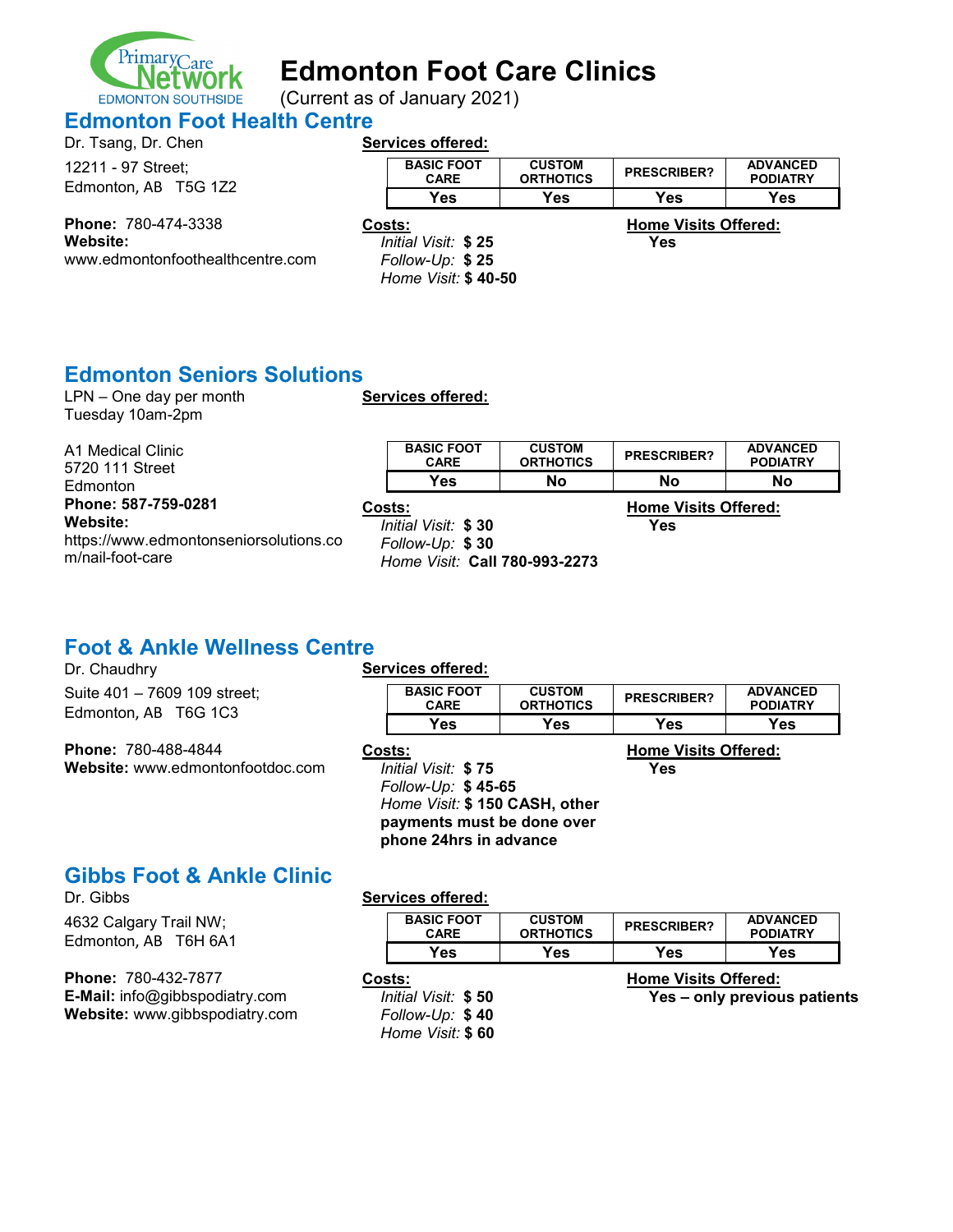

(Current as of January 2021)

#### **Greenway Podiatric Services**

| Dr. Furtak                                  |        | <b>Services offered:</b>               |                                   |                             |                                    |
|---------------------------------------------|--------|----------------------------------------|-----------------------------------|-----------------------------|------------------------------------|
| 9945 - 50 Street NW; 302 Capilano<br>Centre |        | <b>BASIC FOOT</b><br><b>CARE</b>       | <b>CUSTOM</b><br><b>ORTHOTICS</b> | <b>PRESCRIBER?</b>          | <b>ADVANCED</b><br><b>PODIATRY</b> |
| Edmonton, AB T6A 0L4                        |        | Yes                                    | Yes                               | Yes                         | Yes                                |
| <b>Phone: 780-466-5290</b>                  | Costs: | Initial Visit: \$50<br>Follow-Up: \$50 |                                   | <b>Home Visits Offered:</b> | Area specific - around office      |

**Happy Feet Clinic – Advanced Footcare**

#### **Services offered:**

*Home Visit:* **\$ 85**

| Alvin – RN                                | <b>BASIC FOOT</b><br><b>CARE</b>    | <b>CUSTOM</b><br><b>ORTHOTICS</b> | <b>PRESCRIBER?</b>          | <b>ADVANCED</b><br><b>PODIATRY</b> |
|-------------------------------------------|-------------------------------------|-----------------------------------|-----------------------------|------------------------------------|
| <b>Phone: 780-297-8179</b>                | Yes                                 | No                                | No                          | No                                 |
| <b>E-Mail:</b> mountaingoat04@hotmail.com | Costs:                              |                                   | <b>Home Visits Offered:</b> |                                    |
|                                           | Home Visit: \$50<br>Follow-Up: \$45 |                                   | Yes                         |                                    |

#### **Medicentre – Pleasantview**

Dr. Prosen (2<sup>nd</sup> and 4<sup>th</sup> Wednesday) **Services offered:** 

11076 - 51 Avenue; Edmonton, AB T6H 0L4

**Nurse Any Time**

**Phone:** 780-435-9959

**Phone:** 780-436-8071 **Website:** www.medicentres.com

| <b>BASIC FOOT</b>   | <b>CUSTOM</b>    | <b>PRESCRIBER?</b>          | <b>ADVANCED</b> |
|---------------------|------------------|-----------------------------|-----------------|
| <b>CARE</b>         | <b>ORTHOTICS</b> |                             | <b>PODIATRY</b> |
| Yes                 | Yes              | Yes                         | Yes             |
| Costs:              |                  | <b>Home Visits Offered:</b> |                 |
| Initial Visit: \$25 |                  | No                          |                 |
| Follow-Up: \$25     |                  |                             |                 |

#### **Services offered:**

| <b>BASIC FOOT</b><br><b>CARE</b> | <b>CUSTOM</b><br><b>ORTHOTICS</b> | <b>PRESCRIBER?</b>          | <b>ADVANCED</b><br><b>PODIATRY</b> |  |
|----------------------------------|-----------------------------------|-----------------------------|------------------------------------|--|
| Yes                              | No                                | No                          | No                                 |  |
| Costs:                           |                                   | <b>Home Visits Offered:</b> |                                    |  |
| Initial Visit: \$74.95           |                                   | Yes                         |                                    |  |
| Follow-Up: \$74.95               |                                   |                             |                                    |  |

### **Rhoma's Foot Care**

https://www.nurseanytime.com

Rhoma - RN

**Website:**

**Phone:** 780-475-5060 Cell: 780-902-9503

#### **Services offered:**

| <b>BASIC FOOT</b><br><b>CARE</b> | <b>CUSTOM</b><br><b>ORTHOTICS</b> | <b>PRESCRIBER?</b>          | <b>ADVANCED</b><br><b>PODIATRY</b> |
|----------------------------------|-----------------------------------|-----------------------------|------------------------------------|
| Yes                              | Nο                                | Nο                          | Nο                                 |
| Costs:                           |                                   | <b>Home Visits Offered:</b> |                                    |

*Initial Visit:* **\$ 55 Yes** *Follow-Up:* **\$ 55**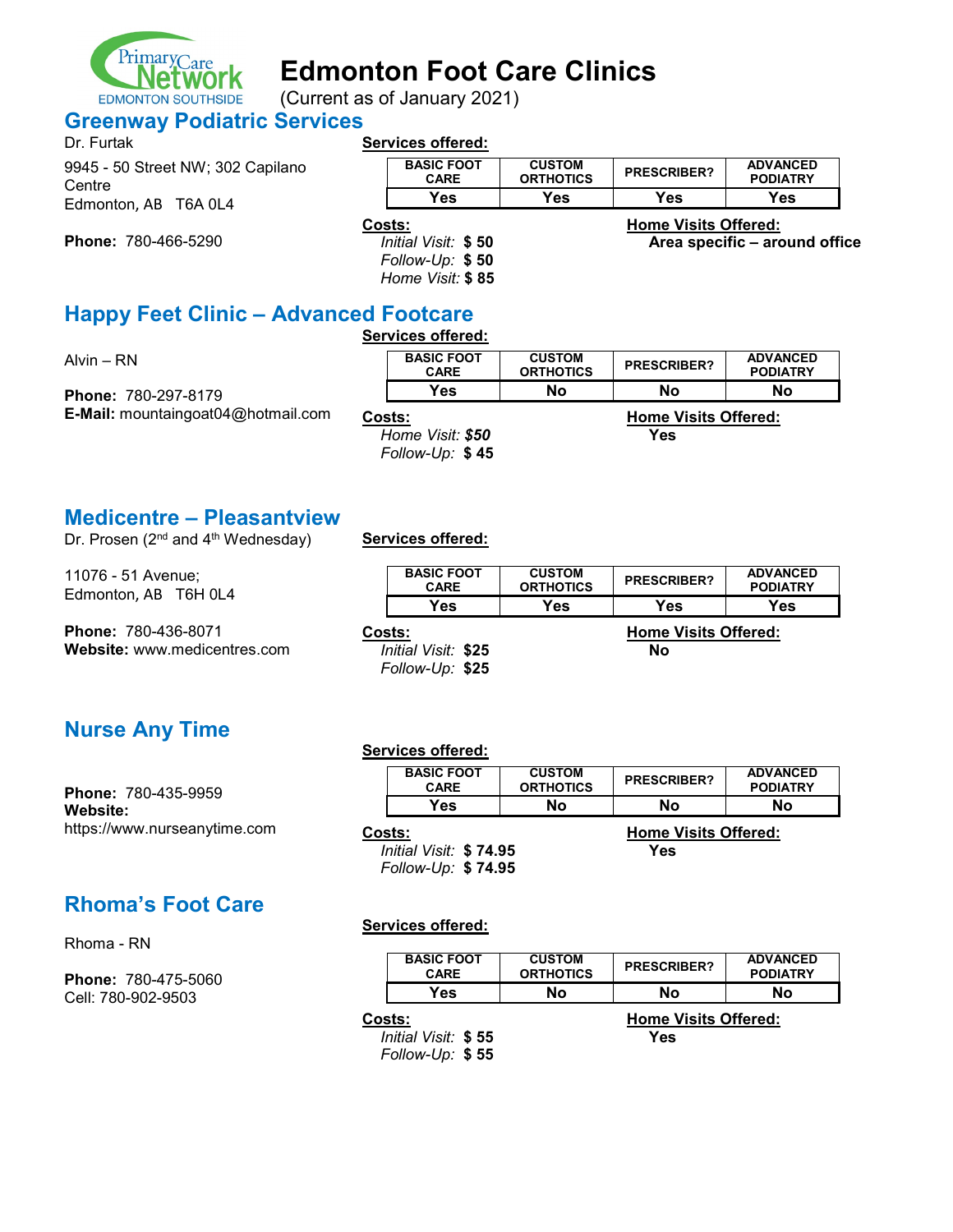

(Current as of January 2021)

#### Debbie - RN

#### **Services offered:**

| <b>Phone: 780-707-0800</b>            | <b>BASIC FOOT</b><br><b>CARE</b> | <b>CUSTOM</b><br><b>ORTHOTICS</b> | <b>PRESCRIBER?</b>                 | <b>ADVANCED</b><br><b>PODIATRY</b> |
|---------------------------------------|----------------------------------|-----------------------------------|------------------------------------|------------------------------------|
| <b>E-Mail:</b> nurse@sagefootcare.com | Yes                              | NΟ                                | NΟ                                 | <b>NO</b>                          |
| Website: http://www.sagefootcare.com/ | Costs:<br>Initial Visit: \$75    |                                   | <b>Home Visits Offered:</b><br>Yes |                                    |

*Follow-Up:* **\$ 75**

# **Specialist Foot Care Services \* All Home Visits\***

Dr. Slade (Chiropodist) 3703 - 112 A Street; Edmonton, AB

**Phone:** 780-951-0623

|               | <b>BASIC FOOT</b><br><b>CARE</b> | <b>CUSTOM</b><br><b>ORTHOTICS</b> | <b>PRESCRIBER?</b>                                                                                                                                                                                                                                                                                                                                            | <b>ADVANCED</b><br><b>PODIATRY</b> |
|---------------|----------------------------------|-----------------------------------|---------------------------------------------------------------------------------------------------------------------------------------------------------------------------------------------------------------------------------------------------------------------------------------------------------------------------------------------------------------|------------------------------------|
|               | Yes⊹                             | Nο                                | No                                                                                                                                                                                                                                                                                                                                                            | No.                                |
| $\sim$ $\sim$ |                                  |                                   | $\cdots$ , $\cdots$ , $\cdots$ , $\cdots$ , $\cdots$ , $\cdots$ , $\cdots$ , $\cdots$ , $\cdots$ , $\cdots$ , $\cdots$ , $\cdots$ , $\cdots$ , $\cdots$ , $\cdots$ , $\cdots$ , $\cdots$ , $\cdots$ , $\cdots$ , $\cdots$ , $\cdots$ , $\cdots$ , $\cdots$ , $\cdots$ , $\cdots$ , $\cdots$ , $\cdots$ , $\cdots$ , $\cdots$ , $\cdots$ , $\cdots$ , $\cdots$ |                                    |

*Initial Visit:* **\$ 75 Yes** *Follow-Up:* **\$ 70** *Home Visit:* **All home visits**

**Costs: Home Visits Offered:**

# **Step Ahead Podiatry Clinic**<br>Dr. Patel

#### **Edmonton:**

Grange Centre- 2544 Guardian Rd 780-460-0025

#### **Sherwood Park:**

Tailor Made Building #204 85 Cranford Way 780-460-0025

#### **St. Albert**

Grenier Place #70- 200 St.Albert Trail 780-460-0025

**Phone:** 780-460-0025 **Website:** www.edmontonfootclinic.com

#### **Strathcona Foot & Ankle Clinic**

Dr. Kruszelnicki Dr. Prosen

8225 - 105 Street; Suite 210 Edmonton, AB T6E 4H2

**Phone:** 780-430-1869 **E-Mail:** sconafoot@gmail.com **Website:** [www.strathconafootandankleclinic.com](http://www.strathconafootandankleclinic.com/)

#### Services offered:

| Costs:                           | <b>Home Visits Offered:</b>       |                    |                                    |  |  |
|----------------------------------|-----------------------------------|--------------------|------------------------------------|--|--|
| Yes                              | Yes                               | Yes                | Yes                                |  |  |
| <b>BASIC FOOT</b><br><b>CARE</b> | <b>CUSTOM</b><br><b>ORTHOTICS</b> | <b>PRESCRIBER?</b> | <b>ADVANCED</b><br><b>PODIATRY</b> |  |  |

*Initial Visit:* **\$ 70 No** *Follow-Up:* **Varies**

**Services offered:**

| <b>BASIC FOOT</b><br><b>CARE</b>                 | <b>CUSTOM</b><br><b>ORTHOTICS</b> | <b>PRESCRIBER?</b>                | <b>ADVANCED</b><br><b>PODIATRY</b> |
|--------------------------------------------------|-----------------------------------|-----------------------------------|------------------------------------|
| Yes                                              | Yes                               | <b>Yes</b>                        | Yes                                |
| Costs:<br>Initial Visit: \$50<br>Follow-Up: \$30 |                                   | <b>Home Visits Offered:</b><br>No |                                    |